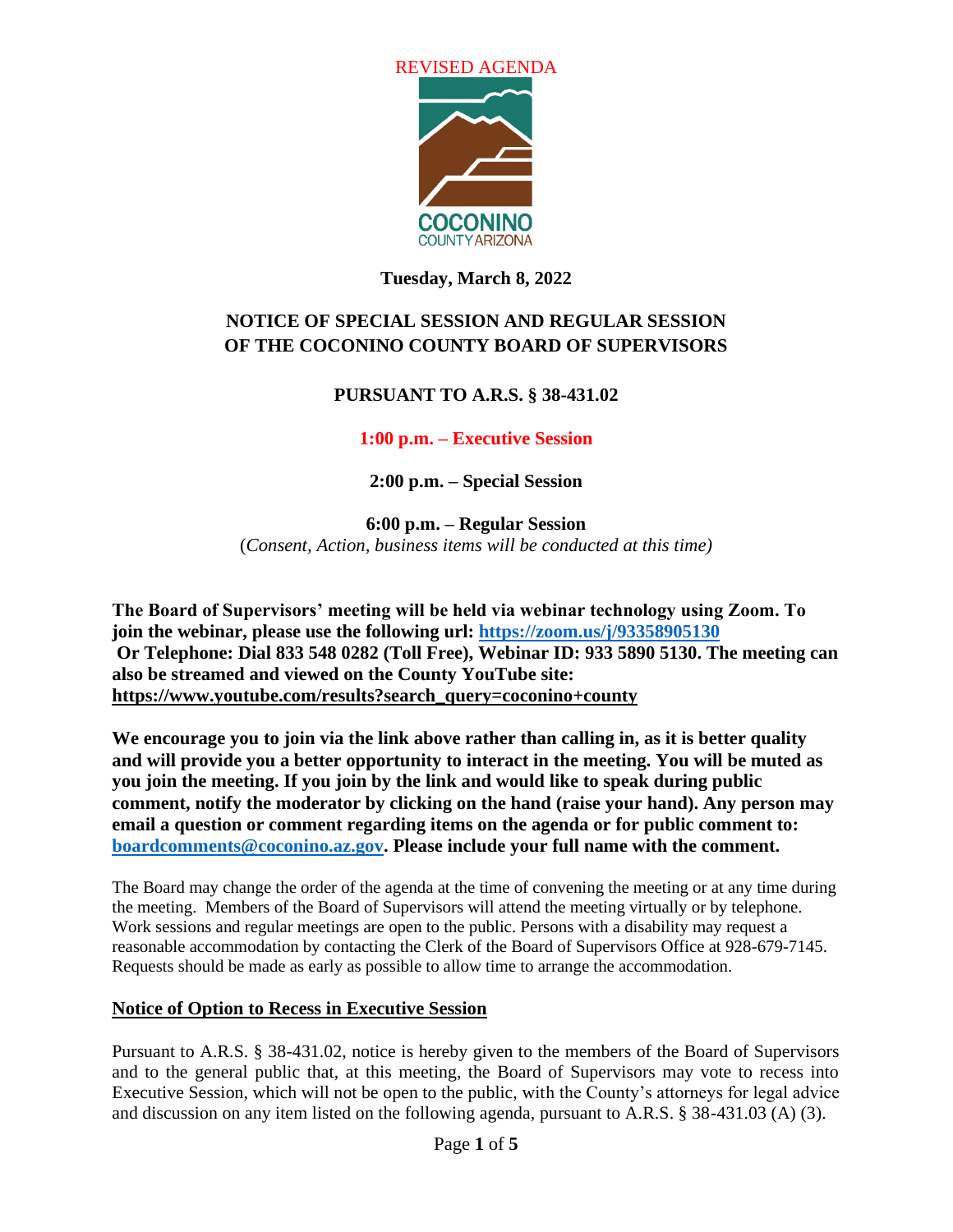## **1:00 p.m. – Executive Session**

## **Call to Order:**

1. Advice and consultation with attorneys in order to consider its position and give instruction regarding Arizona Republican Party v. Katie Hobbs, Supreme Court No. CV-22-0048-SA, pursuant to A.R.S. 38-431.03A(4) the Board may enter executive session for this item.

## **2:00 p.m. – Special Session**

### **Discussion and Possible Direction Item:**

- 1a. Presentation, discussion, and possible direction regarding county redistricting maps, redistricting process and outreach. **County Manager**
- 2. Presentation, discussion and possible direction regarding the Arizona State Retirement System and options for managing Coconino County's unfunded liability. **Finance**

## **6:00 p.m. – Regular Session**

**The Board of Supervisors' meeting will be held via webinar technology using Zoom. To join the webinar, please use the following url: <https://zoom.us/j/93358905130> Or Telephone: Dial 833 548 0282 (Toll Free), Webinar ID: 933 5890 5130. The meeting can also be streamed and viewed on the County YouTube site: [https://www.youtube.com/results?search\\_query=coconino+county](https://www.youtube.com/results?search_query=coconino+county)**

**We encourage you to join via the link above rather than calling in, as it is better quality and will provide you a better opportunity to interact in the meeting. You will be muted as you join the meeting. If you join by the link and would like to speak during public comment, notify the moderator by clicking on the hand (raise your hand). Any person may email a question or comment regarding items on the agenda or for public comment to: [boardcomments@coconino.az.gov.](mailto:boardcomments@coconino.az.gov) Please include your full name with the comment.** 

The Board may change the order of the agenda at the time of convening the meeting or at any time during the meeting. Members of the Board of Supervisors will attend the meeting virtually or by telephone. Work sessions and regular meetings are open to the public. Persons with a disability may request a reasonable accommodation by contacting the Clerk of the Board of Supervisors Office at 928-679-7145. Requests should be made as early as possible to allow time to arrange the accommodation.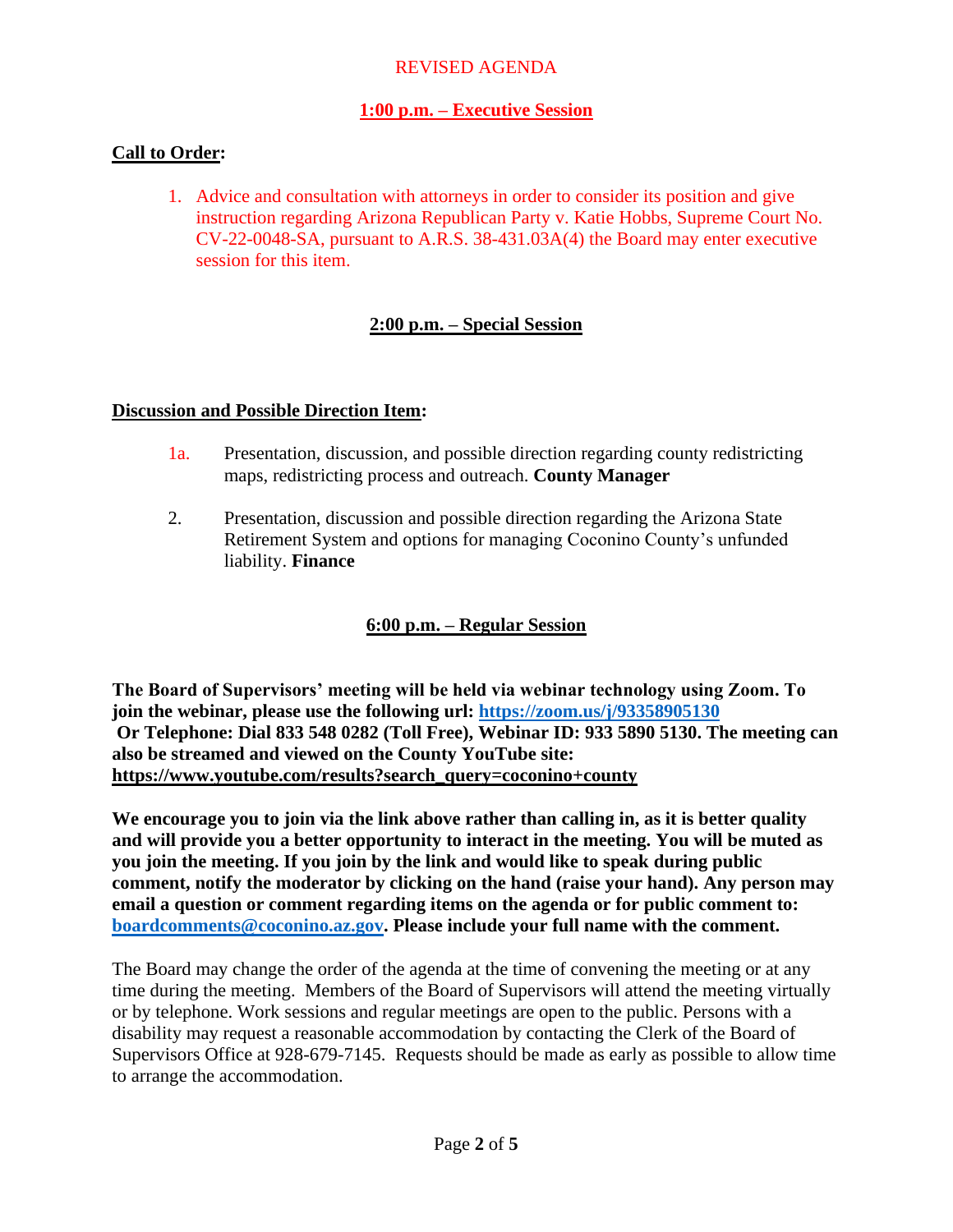## **Notice of Option to Recess in Executive Session**

Pursuant to A.R.S. § 38-431.02, notice is hereby given to the members of the Board of Supervisors and to the general public that, at this meeting, the Board of Supervisors may vote to recess into Executive Session, which will not be open to the public, with the County's attorneys for legal advice and discussion on any item listed on the following agenda, pursuant to A.R.S. § 38-431.03 (A) (3).

### **Call to the Public for items not on the Agenda**

After the pledge of allegiance, the Chairman will call on members of the public to speak on any item or area of concern not listed on the agenda. Items presented during the Call to the Public portion of the Agenda cannot be acted on by the Board of Supervisors. Individual Supervisors may ask questions of the public, but are prohibited by the Open Meeting law from discussing or considering the item among themselves until the item is officially placed on the Agenda. Individuals are limited in their presentations.

### **Consent Agenda**

All matters under Consent Agenda are considered by the Board of Supervisors to be routine and will be enacted by a single motion. If discussion is desired on any particular consent item that item will be removed from the consent agenda and will be considered separately.

### **Speaking During a Public Hearing**

After staff and applicant presentations for specific public hearing items, the Chairman will open the public hearing and ask for comments from the public. Those who fill out a speaker's form will be called on first. You do not need to fill out a speaker's form to speak.

### **Call to Order:**

### **Pledge of Allegiance:**

### **Call to the Public:**

### **Proclamation:**

3. Consideration and possible action to approve a Proclamation recognizing and designating March 2022 as Women's History Month.

### **Board of Supervisors Consent Agenda:**

- 4. Consideration and possible action regarding approval of the minutes from the Board of Supervisors meeting conducted February 22, 2022.
- 5. Consideration and possible action to ratify and/or approve warrants, electronic fund transfers, and other payments as listed on the agenda. An itemized list of the below-numbered claims is filed in the official records of the Coconino County Board of Supervisors.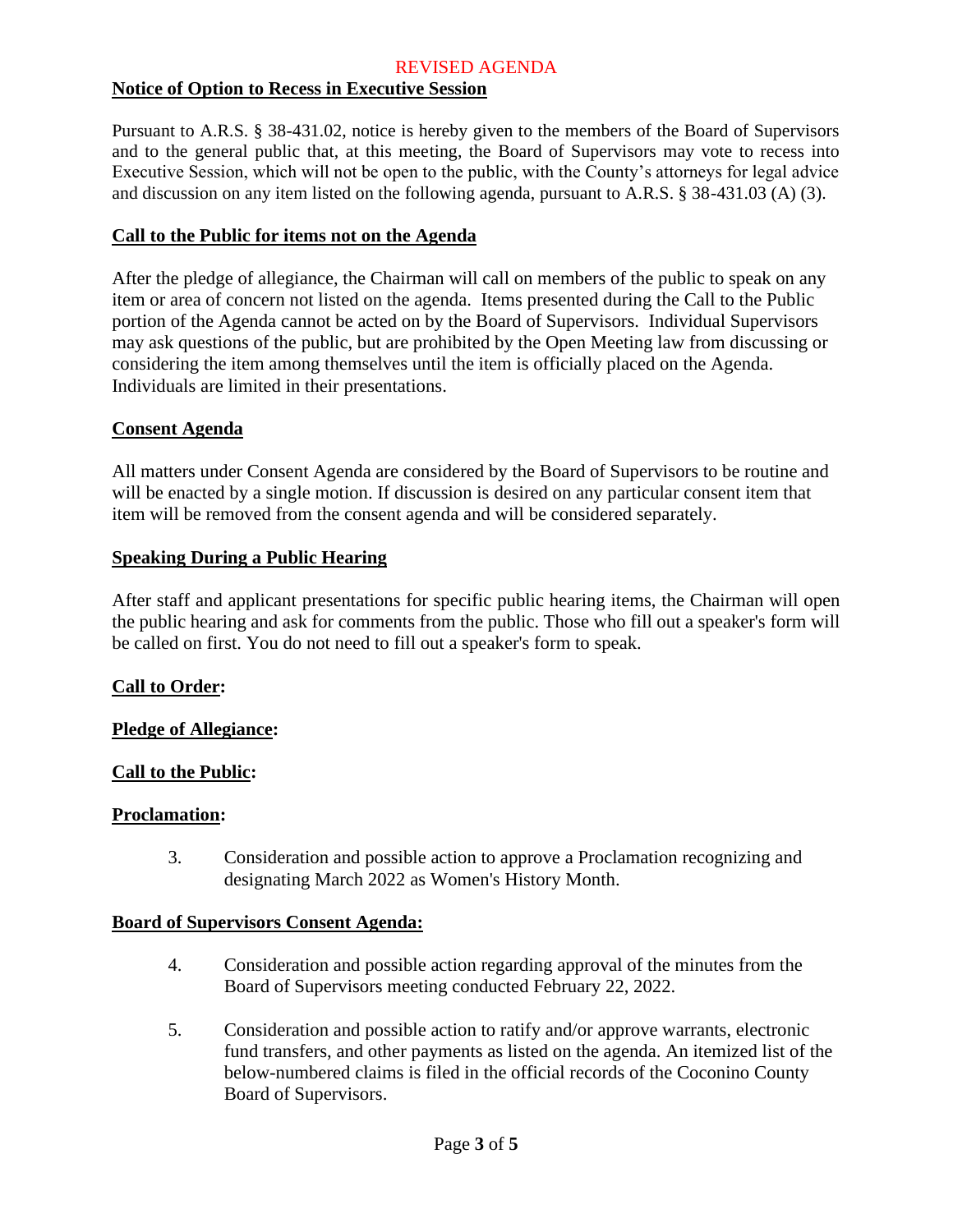| Run Date   | Warrant Numbers                | Computer Register Totals |
|------------|--------------------------------|--------------------------|
| 02/24/2022 | EFT - 14488 - 14541            | \$1,316,238.37           |
| 02/24/2022 | Checks – $92203590 - 92203642$ | \$148,793.56             |

- 6. Consideration and possible action to approve a budget adjustment of \$51,000 of interest earned from the American Rescue Plan Act (ARPA) funding for the Law Library remodel. **Finance**
- 7. Consideration and possible action to approve a Budget Adjustment for Fiscal Year 22 to purchase self-testing kits in the amount of \$39,887.51. **Health and Human Services**
- 8. Consideration and possible action to approve Arizona State Parks Project Sponsor Agreement funding in the amount of \$387,200.00 and associated budget adjustment, and the purchase of a 31' boat to replace the department's existing 1997, 27' Boston Whaler, used in the law enforcement boating program on Lake Powell. **Sheriff's Office**

### **Public Hearing:**

9. Public Hearing, consideration, and possible recommendation of approval to the Arizona Department of Liquor Licenses and Control regarding an application (#179552) for a Series 012 (restaurant) new liquor license application for Fred's Diner, Agent Troy Gene Morris, located at 332 S. State Route 64, Williams, AZ, 86046. **Board of Supervisors**

### **Discussion Items:**

- 10. Discussion, update and possible direction to staff regarding state and federal legislative priorities; legislative and administrative update. **Public Affairs**
- 11. Discussion, review and possible direction regarding the Board of Supervisors planning calendar. **County Manager**
- 12. Discussion and update from the County Manager regarding possible community, regional and/or administrative matters. **County Manager**
- 13. Roundtable: To be discussed. Pursuant to A.R.S. § 38-431.02(H), these matters will not be acted upon: Reports from Supervisors; updates on new projects, district budgets, requests for services and initiatives, updates from county staff:
	- District 1 Supervisor Patrice Horstman
	- District 2 Supervisor Jeronimo Vasquez
	- District 4 Supervisor Judy Begay
	- District 5 Supervisor Lena Fowler
	- District 3 Supervisor Matt Ryan
	- Chair's Report

### **Adjourn:**